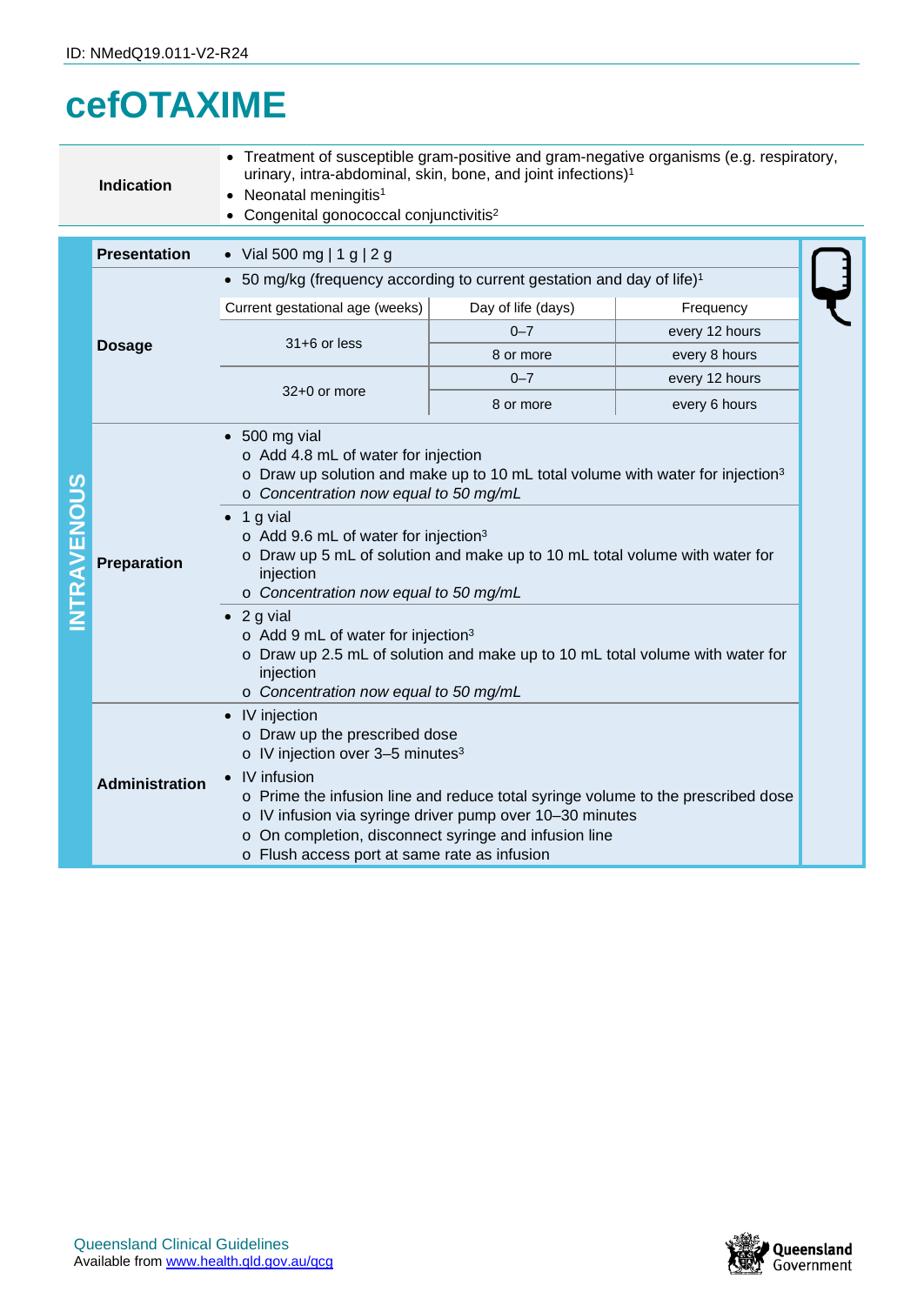| Page 2 of 3 |  |  |  |
|-------------|--|--|--|
|-------------|--|--|--|

|                                                                                                                                                                                                                                                                                                                                                                                                                                                                                                                                                                                                                                                                                                                              | <b>Presentation</b>                                                                                                                                                                                                                                                                                                                                                                                                                                                                                                                                                                                                                                                                     | • Vial 500 mg   1 g   2 g                                                                                                                                                                                                                                                                                                                                         |           |                |  |  |
|------------------------------------------------------------------------------------------------------------------------------------------------------------------------------------------------------------------------------------------------------------------------------------------------------------------------------------------------------------------------------------------------------------------------------------------------------------------------------------------------------------------------------------------------------------------------------------------------------------------------------------------------------------------------------------------------------------------------------|-----------------------------------------------------------------------------------------------------------------------------------------------------------------------------------------------------------------------------------------------------------------------------------------------------------------------------------------------------------------------------------------------------------------------------------------------------------------------------------------------------------------------------------------------------------------------------------------------------------------------------------------------------------------------------------------|-------------------------------------------------------------------------------------------------------------------------------------------------------------------------------------------------------------------------------------------------------------------------------------------------------------------------------------------------------------------|-----------|----------------|--|--|
|                                                                                                                                                                                                                                                                                                                                                                                                                                                                                                                                                                                                                                                                                                                              | • 50 mg/kg (frequency according to gestation and day of life)                                                                                                                                                                                                                                                                                                                                                                                                                                                                                                                                                                                                                           |                                                                                                                                                                                                                                                                                                                                                                   |           |                |  |  |
| ≧                                                                                                                                                                                                                                                                                                                                                                                                                                                                                                                                                                                                                                                                                                                            | <b>Dosage</b><br>(standard)                                                                                                                                                                                                                                                                                                                                                                                                                                                                                                                                                                                                                                                             | Current gestational age (weeks)<br>Day of life (days)<br>Frequency                                                                                                                                                                                                                                                                                                |           |                |  |  |
|                                                                                                                                                                                                                                                                                                                                                                                                                                                                                                                                                                                                                                                                                                                              |                                                                                                                                                                                                                                                                                                                                                                                                                                                                                                                                                                                                                                                                                         |                                                                                                                                                                                                                                                                                                                                                                   | $0 - 7$   | every 12 hours |  |  |
|                                                                                                                                                                                                                                                                                                                                                                                                                                                                                                                                                                                                                                                                                                                              |                                                                                                                                                                                                                                                                                                                                                                                                                                                                                                                                                                                                                                                                                         | 31+6 or less                                                                                                                                                                                                                                                                                                                                                      | 8 or more | every 8 hours  |  |  |
|                                                                                                                                                                                                                                                                                                                                                                                                                                                                                                                                                                                                                                                                                                                              |                                                                                                                                                                                                                                                                                                                                                                                                                                                                                                                                                                                                                                                                                         |                                                                                                                                                                                                                                                                                                                                                                   | $0 - 7$   | every 12 hours |  |  |
|                                                                                                                                                                                                                                                                                                                                                                                                                                                                                                                                                                                                                                                                                                                              |                                                                                                                                                                                                                                                                                                                                                                                                                                                                                                                                                                                                                                                                                         | 32+0 or more                                                                                                                                                                                                                                                                                                                                                      | 8 or more | every 6 hours  |  |  |
|                                                                                                                                                                                                                                                                                                                                                                                                                                                                                                                                                                                                                                                                                                                              | <b>Dosage</b><br>(congenital<br>conjunctivitis only)                                                                                                                                                                                                                                                                                                                                                                                                                                                                                                                                                                                                                                    | 100 mg/kg once <sup>2</sup>                                                                                                                                                                                                                                                                                                                                       |           |                |  |  |
|                                                                                                                                                                                                                                                                                                                                                                                                                                                                                                                                                                                                                                                                                                                              | Preparation                                                                                                                                                                                                                                                                                                                                                                                                                                                                                                                                                                                                                                                                             | $\bullet$ 500 mg vial<br>o Add 1.8 mL of water for injection <sup>3</sup> (or 1% lidocaine (lignocaine))<br>o Concentration now equal to 250 mg/mL <sup>3</sup><br>$\bullet$ 1 g vial<br>$\circ$ Add 3.6 mL of water for injection <sup>3</sup> (or 1% lidocaine (lignocaine))<br>$\circ$ Concentration now equal to 250 mg/mL <sup>3</sup><br>$\bullet$ 2 g vial |           |                |  |  |
|                                                                                                                                                                                                                                                                                                                                                                                                                                                                                                                                                                                                                                                                                                                              |                                                                                                                                                                                                                                                                                                                                                                                                                                                                                                                                                                                                                                                                                         | o Add 7 mL of water for injection <sup>3</sup> (or 1% lidocaine (lignocaine))<br>$\circ$ Concentration now equal to 250 mg/mL <sup>3</sup><br>• Draw up prescribed dose                                                                                                                                                                                           |           |                |  |  |
| Intramuscular injection into thickest part of the vastus lateralis in the<br><b>Administration</b><br>anterolateral thigh (maximum 0.5 mL per site) <sup>4</sup><br>• If lidocaine (lignocaine) used, administer immediately                                                                                                                                                                                                                                                                                                                                                                                                                                                                                                 |                                                                                                                                                                                                                                                                                                                                                                                                                                                                                                                                                                                                                                                                                         |                                                                                                                                                                                                                                                                                                                                                                   |           |                |  |  |
|                                                                                                                                                                                                                                                                                                                                                                                                                                                                                                                                                                                                                                                                                                                              | • If renal impairment, may need dosage adjustment <sup>5</sup><br>If longer duration, consider oral and topical antifungal prophylaxis<br>If co-prescribed with aminoglycoside, give the antibiotic with shortest duration of<br>administration first (so antibiotic cover commences asap)<br><b>Special</b><br>o Do not mix in the same injection or infusion solution; flush before and after<br>considerations<br>• IM route only if IV route not available<br>• UAC route: consult with neonatologist/paediatrician prior to use and refer to Queensland<br>Clinical Guideline: Neonatal medicines <sup>6</sup><br>• Current gestational age is the same as postmenstrual age (PMA) |                                                                                                                                                                                                                                                                                                                                                                   |           |                |  |  |
|                                                                                                                                                                                                                                                                                                                                                                                                                                                                                                                                                                                                                                                                                                                              | <b>Monitoring</b>                                                                                                                                                                                                                                                                                                                                                                                                                                                                                                                                                                                                                                                                       | $\bullet$ FBC periodically <sup>1</sup>                                                                                                                                                                                                                                                                                                                           |           |                |  |  |
|                                                                                                                                                                                                                                                                                                                                                                                                                                                                                                                                                                                                                                                                                                                              | $\bullet$ Fluids <sup>3</sup><br>o 5% glucose, 10% glucose, 0.9% sodium chloride%<br>Y-site<br><b>Compatibility</b><br>$\circ$ Aciclovir <sup>3</sup> , dexamethasone <sup>7</sup> , dopamine <sup>7</sup> , furosemide (frusemide) <sup>7</sup> , heparin <sup>7</sup> , insulin<br>(regular) <sup>7</sup> , 0.5% lignocaine <sup>7</sup> , magnesium sulphate <sup>3</sup> , midazolam <sup>3</sup> , morphine <sup>3</sup> ,<br>octreotide <sup>7</sup> , propofol <sup>7</sup> , ranitidine <sup>7</sup> , voriconazole <sup>7</sup>                                                                                                                                                |                                                                                                                                                                                                                                                                                                                                                                   |           |                |  |  |
| • PN and fat emulsion: co-infusion with cefOTAXIME not recommended (evidence limited).<br>If unavoidable, seek pharmacist advice first, filter infusion and flush before and after<br>• Fluids<br>$\circ$ Alkaline solutions (e.g. containing sodium bicarbonate) <sup>3</sup><br>Incompatibility<br>• Known<br>$\circ$ Aminoglycoside <sup>3</sup> , amiodarone <sup>3</sup> , azathioprine <sup>3</sup> , azithromycin <sup>3</sup> , caspofungin <sup>3</sup> ,<br>dobutamine <sup>3</sup> , filgrastim <sup>3</sup> , fluconazole <sup>3</sup> , hydralazine <sup>3</sup> , methylprednisolone <sup>3</sup> ,<br>phenobarbital (phenobarbitone) <sup>3</sup> , sodium bicarbonate <sup>3</sup> , vecuronium <sup>3</sup> |                                                                                                                                                                                                                                                                                                                                                                                                                                                                                                                                                                                                                                                                                         |                                                                                                                                                                                                                                                                                                                                                                   |           |                |  |  |
|                                                                                                                                                                                                                                                                                                                                                                                                                                                                                                                                                                                                                                                                                                                              | <b>Interactions</b>                                                                                                                                                                                                                                                                                                                                                                                                                                                                                                                                                                                                                                                                     | • IV aminoglycosides are inactivated by IV cephalosporins, penicillins and teicoplanin <sup>8</sup>                                                                                                                                                                                                                                                               |           |                |  |  |
|                                                                                                                                                                                                                                                                                                                                                                                                                                                                                                                                                                                                                                                                                                                              | <b>Stability</b>                                                                                                                                                                                                                                                                                                                                                                                                                                                                                                                                                                                                                                                                        | • Vial<br>o Store below 25 °C. Protect from light<br>Reconstituted solution<br>$\bullet$<br>o Stable for 24 hours at 2-8 °C <sup>3</sup> . Protect from light <sup>3</sup><br>o The solution is clear to pale yellow. Discard if darker than pale yellow <sup>3</sup>                                                                                             |           |                |  |  |